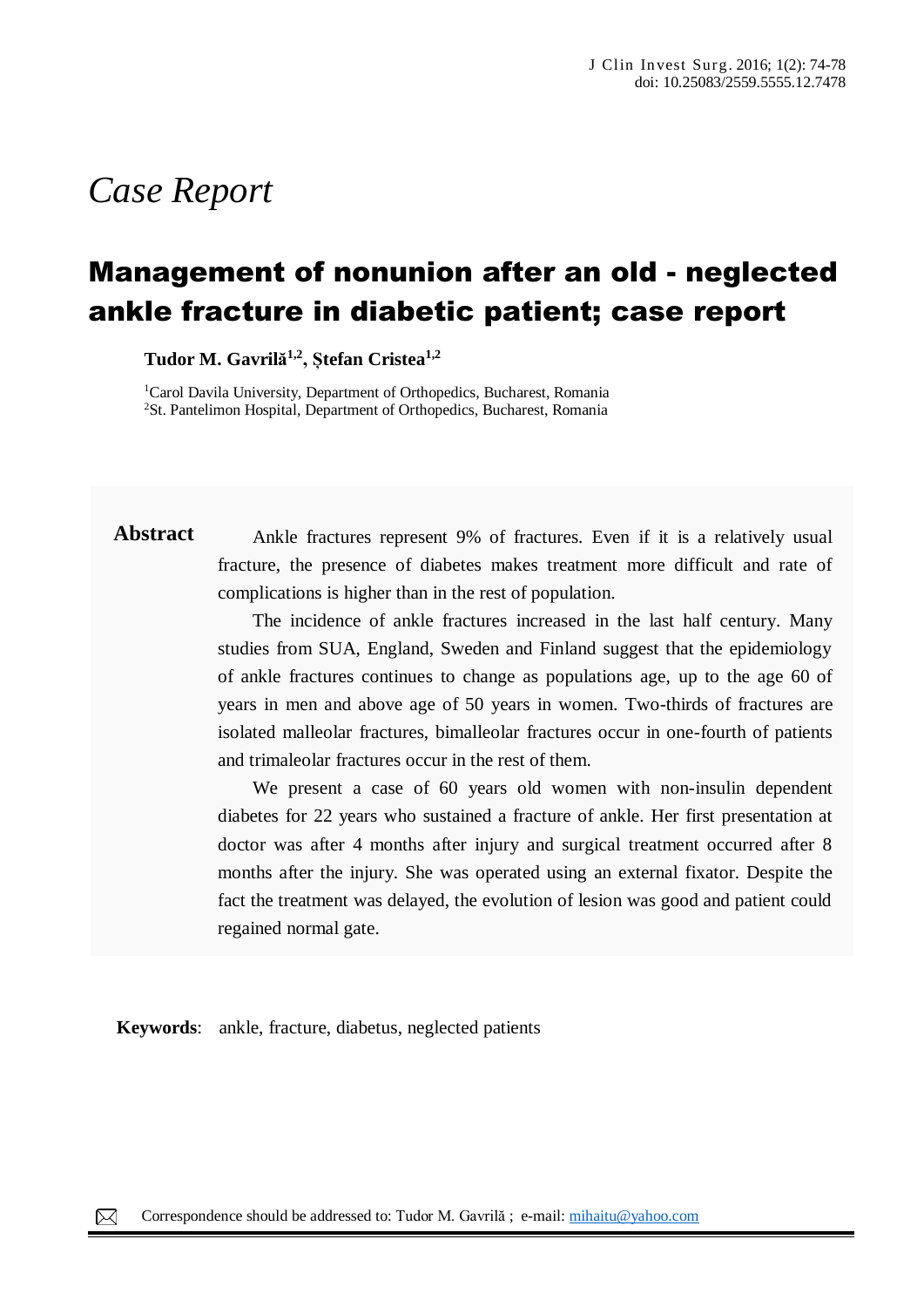## **Introduction**

The incidence of ankle fractures increased in the last half century (1). Many studies from SUA, England, Sweden and Finland suggest that the epidemiology of ankle fractures continues to change as populations age (up to the age 60 of years in men and above age of 50 years in women) (2). Two-thirds of fractures are isolated malleolar fractures, bimalleolar fractures occur in one-fourth of patients and trimaleolar fractures occur in the rest of them (3).

In majority of cases, malleolar fractures are considered to be relatively benign injuries, but for patients with diabetes the treatment is challenging. These patients often are generally older and have peripheral vascular disease or peripheral neuropathy. Complications after treating ankle fractures are double than in the rest of population (4). These are represented by open wounds, infections and amputations (5-7).

We present a case of 60 years old women with non-insulin dependent diabetes for 22 years who sustained a fracture of ankle. This patient has already presented some common complications of diabetes as eye lesions and peripheral neuropathy. Because of these, she accused minimal symptomatology and didn't go to any doctor until 4 months after the injury. The first X-ray showed an arthritis and nonunion of left ankle fracture (Figure 1, a-b).



Figure 1, a-b. Aspect of fracture 4 months after the injury

She remained at home for another 4 months; during this period of time walked on injured foot accusing instability, but not serious pain. At 8 months after fracture patient she accepted surgical intervention and was operated (Figure 2, a-b).



**Figure 2, a-b.** Aspect of ankle fracture 8 months after injury

Clinically the left foot was swollen, deviated in valgus with anterior subluxation and instable (Figure 3). The tibial surfaces was destroyed over 50% being necessary to fill the gap with bone from distal fibula. The fixation of graft was made using two screws.



**Figure 3.** Clinical aspect of left foot 8 months after fracture

We performed and ankle arthrodesis using two approaches: medial and lateral. Because the high risk of wound problems we choose a Charnley external fixator to obtain a good compaction and fixation (8) (Figure 4). Postoperative, local evolution of skin was good.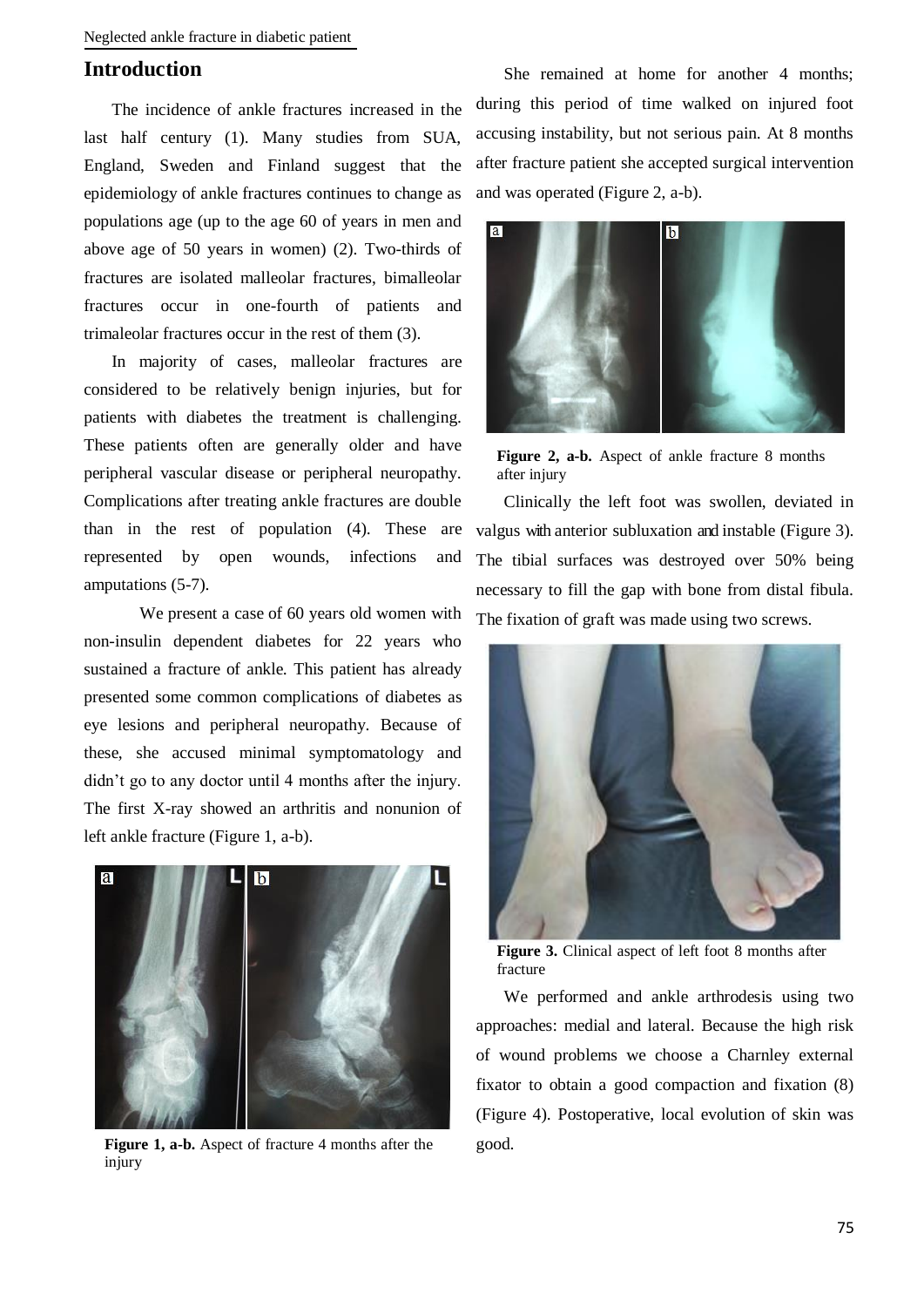

**Figure 4.** Ankle arthrodesis using external fixation device to obtain a good compaction

The external fixator was kept in place for 3 months. After that period of time it was removed and ankle was immobilized in a cast for another month (Figure 5). In the moment of hardware removal, in the holes of pins was present a small secretion, but biological test didn't show any infection. The secretion disappeared in a few days and skin closed very well.



**Figure 5.** X-ray aspect 3 months after surgical intervention

Four months after the surgery the cast was removed. On x-ray it is noticed a calcification on medial side of the ankle (Figure 6). Walk was avoided for another month.



Figure 6. Aspect of ankle 4 months after surgery

Five months after surgery the patient started to walk, putting weight on the left foot. The gate was quasinormal without pain. Were no sign of infection, or another skin problem (Figure 7). After 6 years from the surgery the patient walks normally, having no pain and discomfort.



**Figure 7.** Aspect of ankle after 5 months from the surgery

## **Discussion**

External fixation devices have a long history, more than 150 years. Begging with papers of Malgaigne, Keetley, Lambotte (9), Humphry, Riedel, Pitkin and Blackfield, and continuing with works of Bosworth (10), Charnley, Hoffman (11, 12), Ilizarov (13). This method has numerous advantages in fractures treatment of diabetic patients. It allows a good care of soft tissue wounds and avoids devitalisation and contamination of large areas.

The patient we discussed above had diabetes for more than 20 years with many complications of this disease, specially eye lesions and peripheral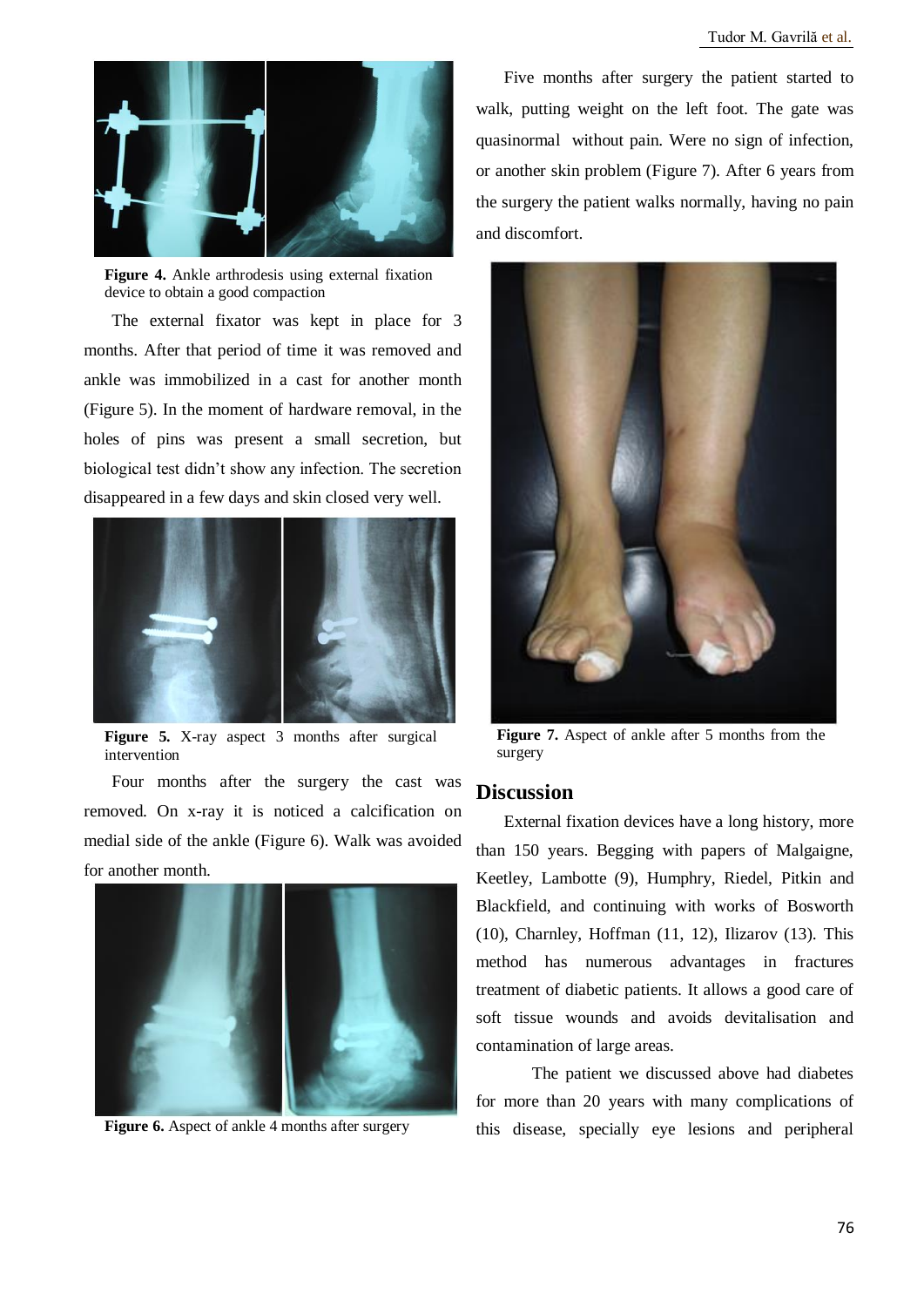#### Neglected ankle fracture in diabetic patient

neuropathy. Beside this, she sustained a fracture that 2. Nguyentat A, Camisa W, Patel S, Lagaay P. A was neglected for 8 months with nonunion and some skin problem as swollen and valgus deviation of foot. Because of these facts, was impossible to perform an osteosynthesis with plate, or other internal devices. The external fixator was the best solution. It allowed us to obtain a good compression of the fragments and in the same time to avoid the presence of metal under the skin.

This case had several particularities: first was a patient with diabetes for a long period of time, second was the long period of neglecting fracture, third was the consequence of the previous: arthritis of ankle and nonunion of the fractures. The treatment had two  $4$ . objectives: to fix the fractures and cure the arthritis.

The best solution for the treatment of this case was Charnley external fixator. It permitted a good compression between fragments avoiding possible complications of internal fixators, as infection or 5. wound problems (14-16). Besides this, external fixator allowed adequate management of the wounds and skin. During period of immobilization were no signs of infection. Ankle was stable and patient could walk without any other difficulties.

## **Conclusions**

Even if it is a relatively usual fracture, the  $7$ . presence of diabetes makes treatment more difficult and rate of complications is higher than in the rest of population.

## **References**

1. Kannus P, Parkkari J, Niemi S, Palvanen M. Epidemiology of osteoporotic ankle fractures in elderly persons in Finland. *Ann Intern Med*.1996; 125(12): 975-8. PMID: 8967708 [https://doi.org/10.7326/0003-4819-125-12-](https://doi.org/10.7326/0003-4819-125-12-199612150-00007) [199612150-00007](https://doi.org/10.7326/0003-4819-125-12-199612150-00007)

Biomechanical Comparison of Locking Versus Conventional Plate Fixation for Distal Fibula Fractures in Trimalleolar Ankle Injuries. *J Foot Ankle Surg*. 2016; 55(1): 132- 5. PMID: 26497086

<https://doi.org/10.1053/j.jfas.2015.08.017>

- 3. Bernhard A, Matuk J. Vitamin D in Foot and Ankle Fracture Healing: A Literature Review and Research Design. *Foot Ankle Spec*. 2015; 8(5): 397-405. PMID: 25964289 <https://doi.org/10.1177/1938640015585958>
- 4. Court-Brown CM, mcBirne J, Wilson G. Adult ankle fractures: an increasing problem? *Acta Orthop Scand* 1998; 69(1): 43-7. PMID: 9524517

<https://doi.org/10.3109/17453679809002355>

- 5. Low CK, Tan SK. Infection in diabetic patients with ankle fractures. Ann Acad Med Singapore 1995; 24(3): 353-5. PMID: 7574413
- 6. Zwipp H, Amlang M. Treatment of fractures of the ankle in the elderly. *Orthopade*. 2014; 43(4): 332-8. PMID: 24676720 <https://doi.org/10.1007/s00132-013-2168-z>
- 7. Myerson MS, Edwards WB. Management of neuropathic fractures in the foot and ankle. *J Am Acad Orthop Surg*. 1999; 7(1): 8-18. PMID: 9916189 [https://doi.org/10.5435/00124635-199901000-](https://doi.org/10.5435/00124635-199901000-00002)

[00002](https://doi.org/10.5435/00124635-199901000-00002)

8. Eekman DA, van Helden SH, Huisman AM, Verhaar HJ, Bultink IE, Geusens PP, Lips P, Lems WF. Optimizing fracture prevention: the fracture liaison service, an observational study. *Osteoporos Int*. 2014; 25(2): 701-9. PMID: 24030287